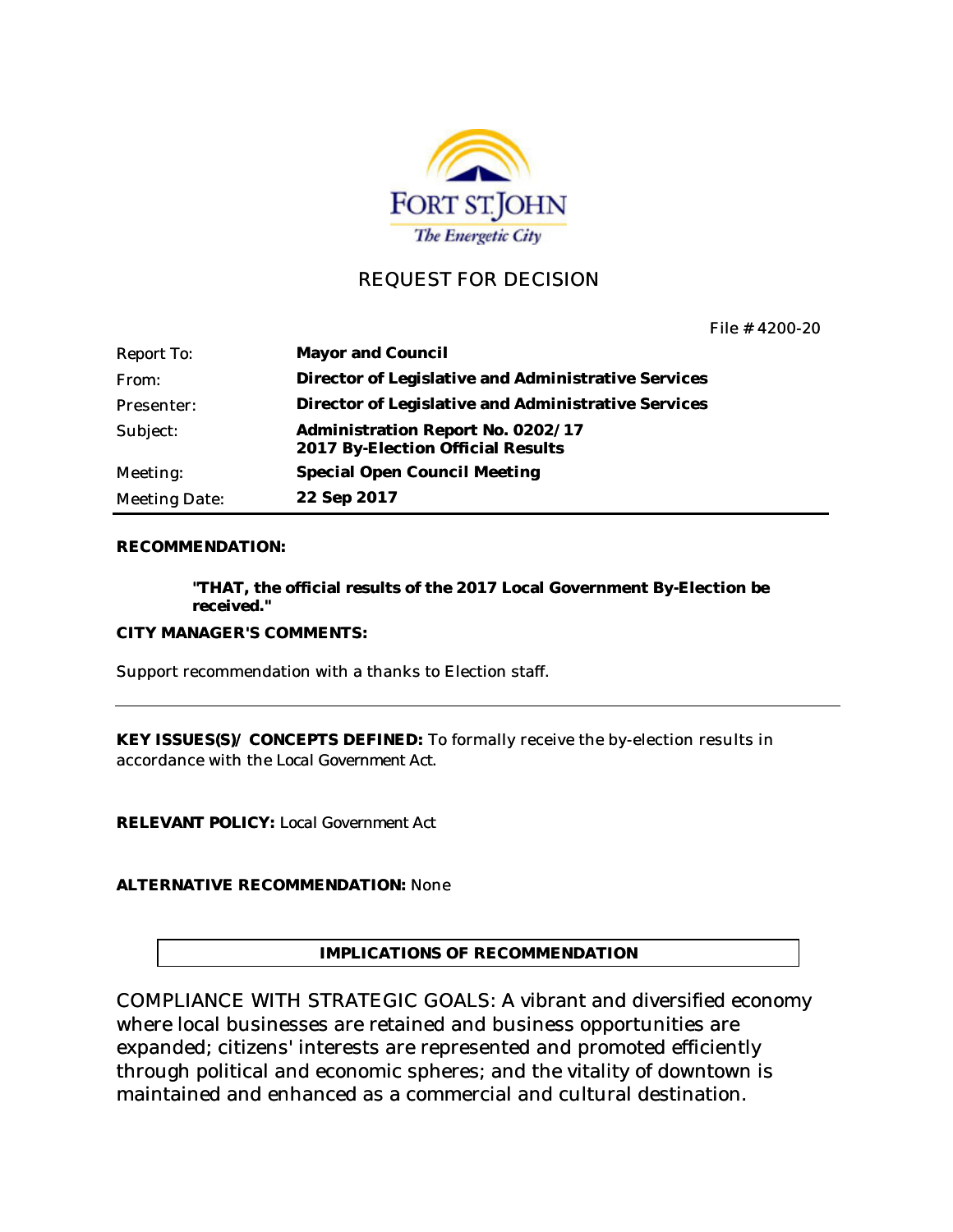A safe, healthy, active and family-friendly community.

A planned and sustainable community where community infrastructure is well-maintained to meet the needs of both current and future generations; the natural environment is preserved, protected and enhanced; and where municipal spending and tax policies are affordable and sustainable over time.

#### COMPLIANCE WITH STRATEGIC PRIORITIES: N/A

#### GENERAL:

The City held a by-election on September 9, 2017 to replace Councillor Davies who resigned due to being elected as an MLA for the Province of BC.

The voter turnout was 1,120 which translates into 7.32% of the estimated number of eligible voters (15,287). This voter turnout was less than the 2006 By-Election which was 1,186 equaling 9.09%. The population increase between 2006 and 2017 was 2,242.

The polls were steady all day for the number of election staff scheduled although the number of staff was less than what would be scheduled for a general election. A complement of seven experienced election staff with the addition of three new poll clerks were part of succession planning. The City is fortunate that there are experienced and competent election staff that make the voting process quick, fun and painless!

Facebook comments after the election indicated that many residents were unaware of the by-election taking place. By-election advertising included physical signage located at City Hall and Centennial Park; electronic signage at the North Peace Leisure Pool and Pomeroy Sport Centre; Facebook/website posts and event notices; radio and newspaper ads; and advertising in the PSC building. The Lido and Moose FM co-hosted the All Candidates Forum since the Chamber was unable to do this as two members from their organization were candidates. Comments were made about the forum being scheduled on the last day of the advance polls although from a corporate point of view, it is greatly appreciated that these two businesses provided this event.

Many people in the oil and gas industry subscribe to Sirus radio due to connectivity problems with local stations when in rural industrial locations. This could be one reason why some residents were unaware of the by-election because they are not listening to local radio.

In the next year, staff will be brainstorming additional ways to get the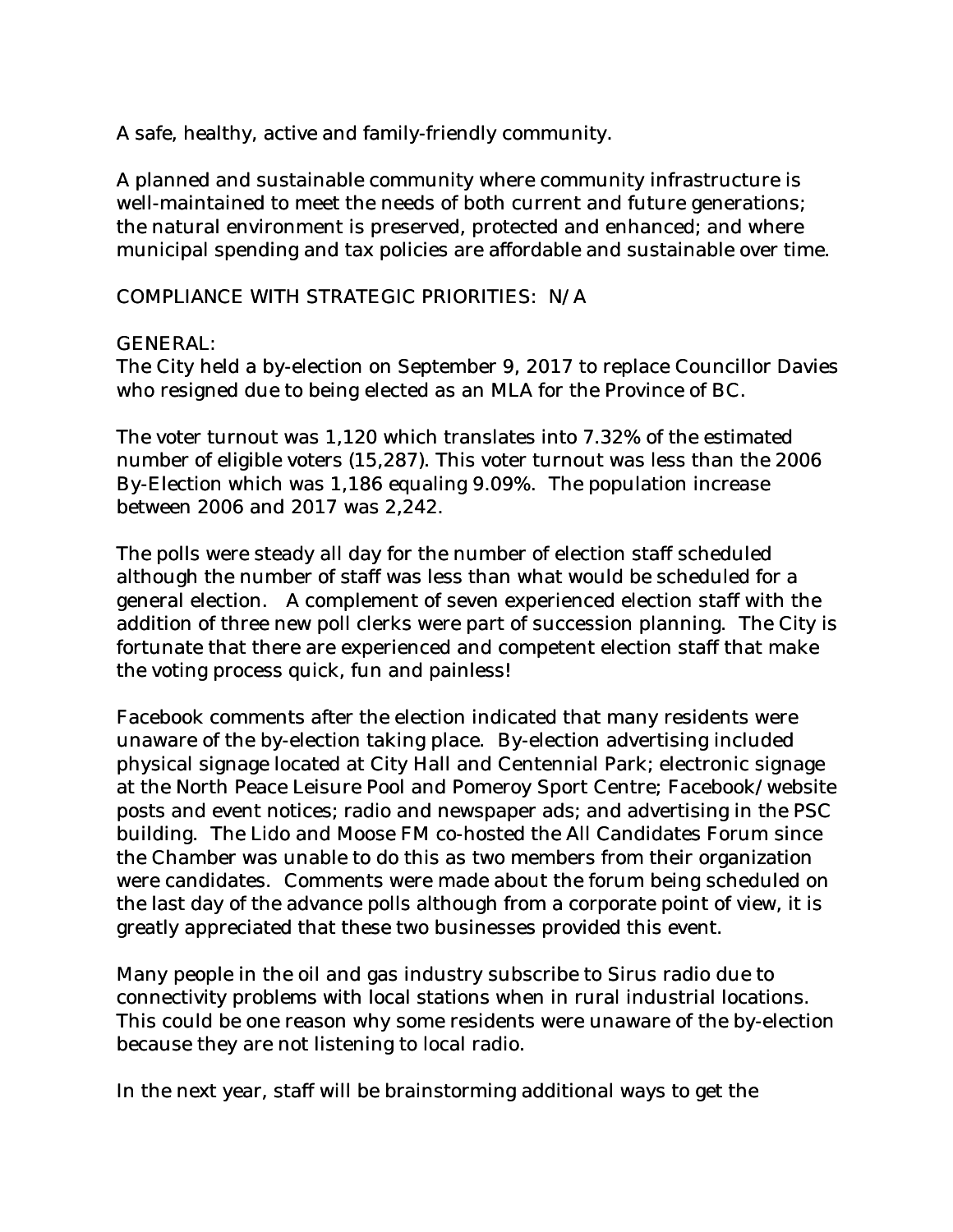message out that there is an election taking place and perhaps incentives to vote.

One misconceived perception is that voting takes a long time to complete and electors could be basing this on experiences at the provincial and federal elections since it does take longer at these polls. The average time that it took a voter to complete voting is a total of six minutes. Fort St. John has same day registration so if an elector has two pieces of ID one of which has the current address, registering is quick and easy. It would take longer for the elector to drive to and from the voting place than it does to vote.

The other misconceived perception is that their vote does not count when in actuality every elector's vote counts. Imagine if every person who thought that would have voted in the last federal, provincial, municipal elections - who knows what the outcomes would have been. Unfortunately voter apathy continues to rise for all elections.

Councillor Elect Hansen's term is from September 2017 to October 2018 and the local government general election will take place on October 20, 2018.

ORGANIZATIONAL:

FINANCIAL: The by-election was funded from the election reserve account.

FOLLOW UP ACTION: Councillor Hansen completed her Oath of Office earlier in today's meeting.

COMMUNITY CONSULTATION: N/A

COMMUNICATION: N/A

OTHER COMMENTS:

Attachments: Official Election Results

RESPECTFULLY SUBMITTED: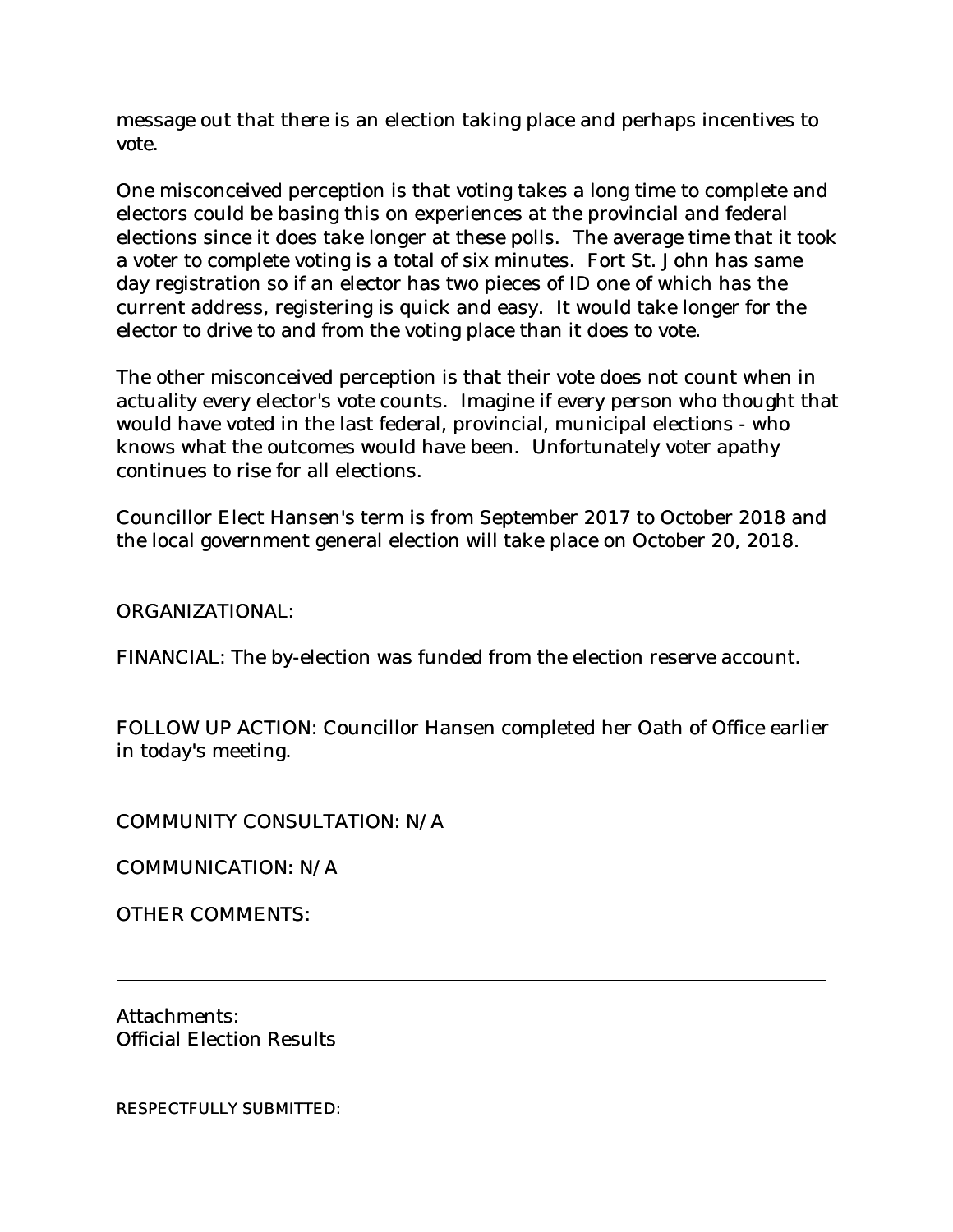Janet Prestley, Director of Legislative and Administrative Services 11 Sep 2017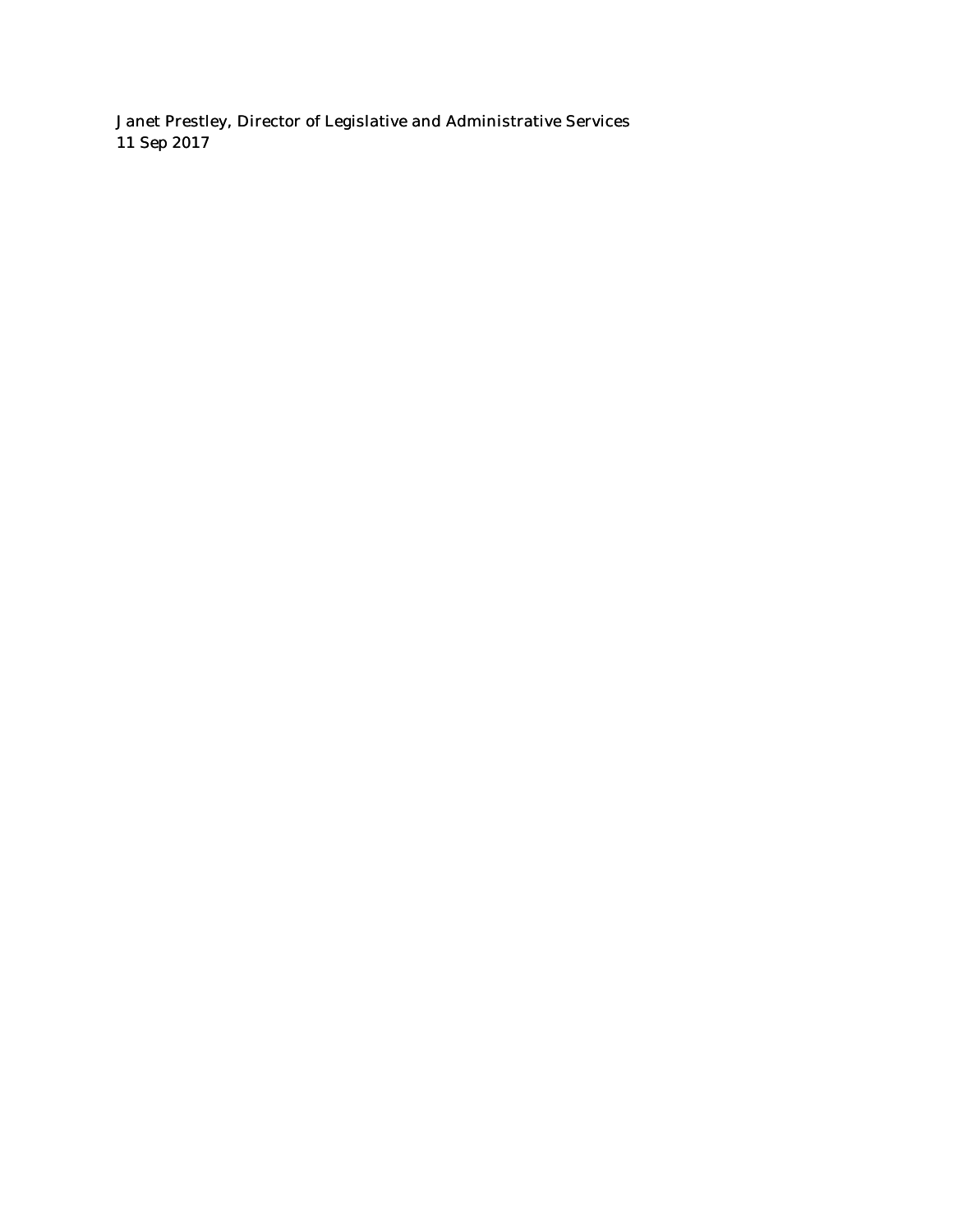

Form No. 6-3

**Local Government Act** Section  $146(2)(a)$ 

# DECLARATION OF OFFICIAL ELECTION RESULTS

LOCAL GOVERNMENT BY-ELECTION - 2017

#### COUNCILLOR

I, Janet Prestley, Chief Election Officer, do hereby declare elected, Lilia Hansen, who received the highest number of valid votes for the office of Councillor.

Dated at Fort St. John, BC this 11<sup>th</sup> day of September, 2017

ance Rusa

Janet Prestley Chief Election Officer